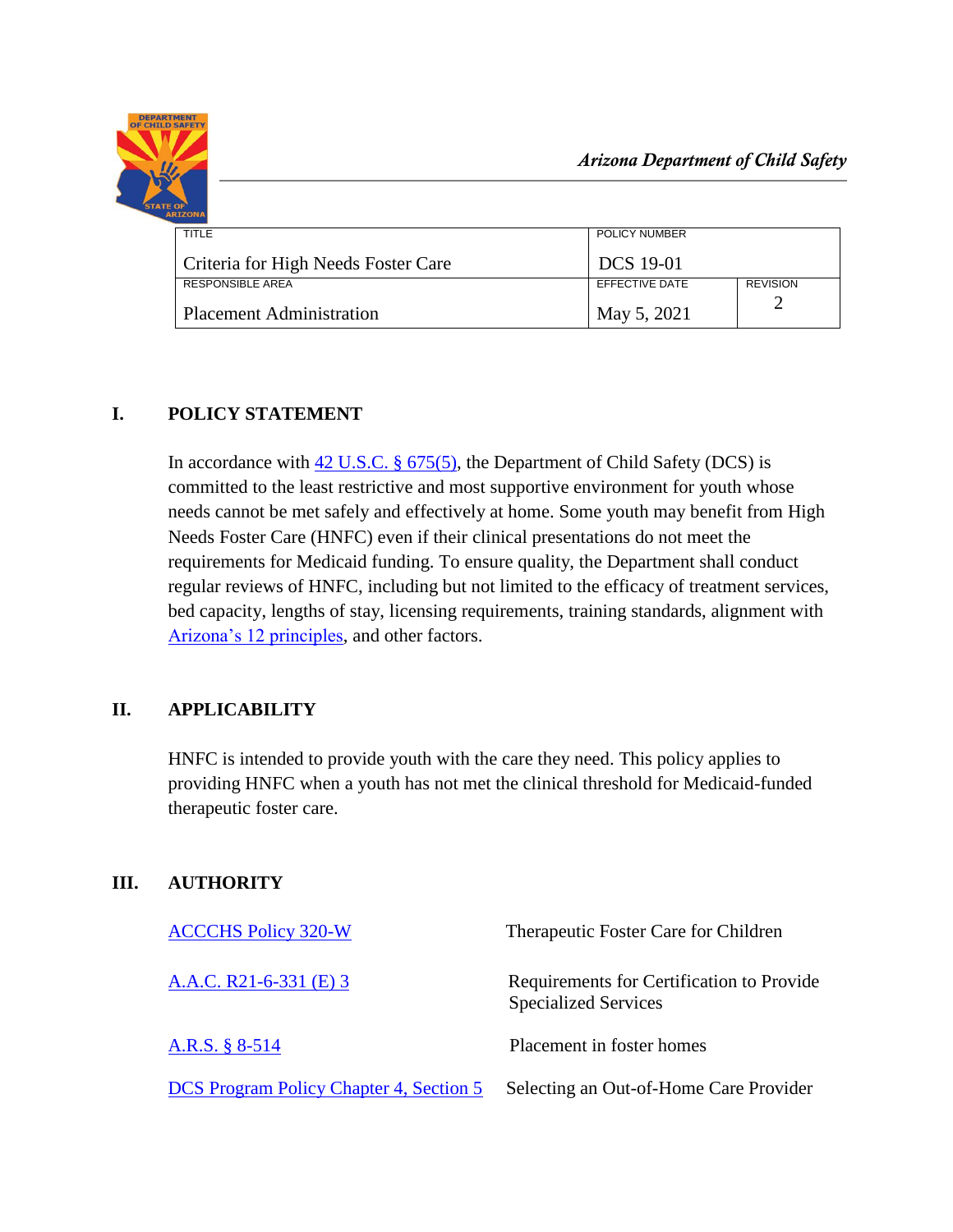#### **IV. DEFINITIONS**

Assessment: An analysis of a youth's need for behavioral health services to determine which services a health care institution shall provide to the patient as specified in **A.A.C.** [R9-10-101.](https://apps.azsos.gov/public_services/Title_09/9-10.pdf)

Caregiver: An adult who is providing for the physical, emotional, and social needs of a child who is under the care, custody and control of the Department. Examples of caregivers can include birth parent(s), foster parent(s), adoptive parent(s), kin or relative(s), group home staff. Caregivers may be licensed or unlicensed.

Child and Family Team (CFT): A defined group of individuals that includes, at a minimum, the child and their family, a behavioral health representative, and any individuals important in the child's life that are identified and invited to participate by the child and family.

DCS Comprehensive Health Plan System of Care (CHP SOC) Team: Formerly known as Behavioral Health Clinical Coordinators, the team provides navigation, accountability, support, and technical assistance to DCS Specialists and the CFT process.

Department or DCS: The Arizona Department of Child Safety.

Health Plan: An organization or entity that provides health care services to members either directly or through subcontracts with providers, in conformance with contractual requirements and State and Federal law, rule, regulations, and policies.

High Needs Foster Care (HNFC): A family-based placement option in which care is provided by a licensed foster parent who has received specialized training within a support system of clinical and consultative services to children with serious behavioral or emotional needs. This term is often used synonymously with Therapeutic Foster Care.

Medicaid: A Federal/State program authorized by Title XIX of the Social Security Act, as amended.

Medically necessary: A covered service provided by a physician or other licensed practitioner of the healing arts within the scope of practice under State law to prevent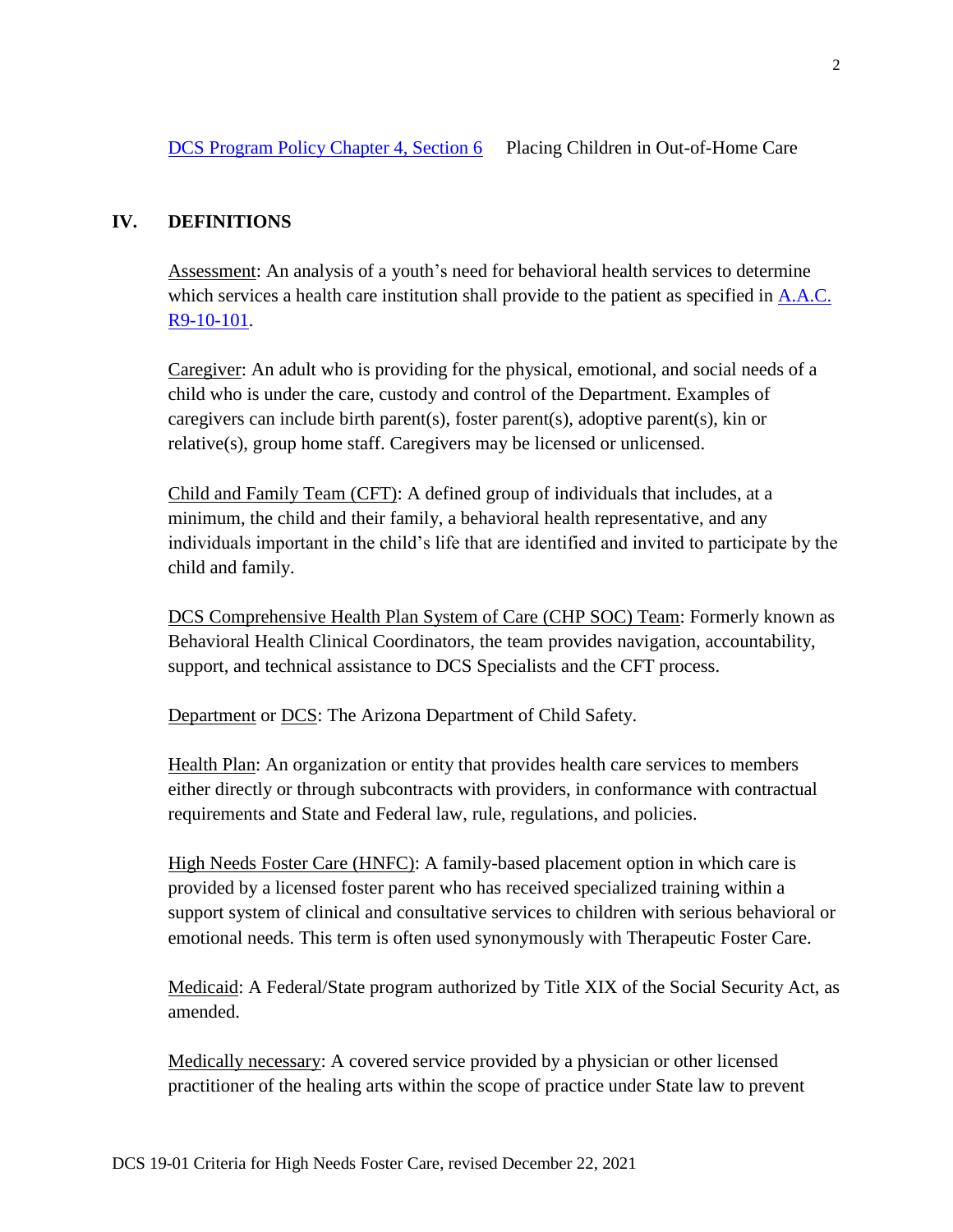disease, disability or other adverse conditions or their progression, or to prolong life [\(A.A.C. R9-](https://apps.azsos.gov/public_services/Title_09/9-22.pdf) 22-101).

Notice of Adverse Determination: The denial or limited authorization of a service request, or the reduction, suspension, or termination of a previously authorized service.

Placement/Living Arrangement: A domicile that may include a parent's home, foster home, significant person's home, adoptive home, child care agency, institution, hospital, or medical facility.

Qualified Residential Treatment Program (QRTP): An accredited, non-foster family setting for which DCS can seek federal reimbursement under Title IV-E. It must be licensed as a child care institution in accordance with section 471(a) (10) of the Social Security Act. It must meet certain criteria such as having a trauma-informed treatment model and facilitating participation of family members in the child's treatment program.

Therapeutic Foster Care (TFC): A synonym for High Needs Foster Care (see definition above), this is the term applied to Medicaid-funded care, whereas High Needs Foster Care, for the purposes of this policy, applies to DCS-funded care.

Therapeutic Foster Care (TFC) Agency Provider: The provider contracted by DCS and credentialed by a managed care organization to oversee professional TFC Family Providers who provide TFC services to children.

Therapeutic Foster Care (TFC) Coordinator: A DCS employee located within Placement Administration who manages the assignment of living arrangements for children who require therapeutic foster care, also known as HNFC.

Therapeutic Foster Care (TFC) Family Providers: Specially trained adults in a family unit licensed by DCS and endorsed to provide TFC services to children. They are also known as TFC parents or caregivers.

Therapeutic Foster Care Licensing Specialist: An employee of a TFC Agency Provider who oversees licensed individuals who provide TFC services to children. Job duties include preparing home studies, overseeing applications, making placements, and monitoring homes for compliance.

### **V. POLICY**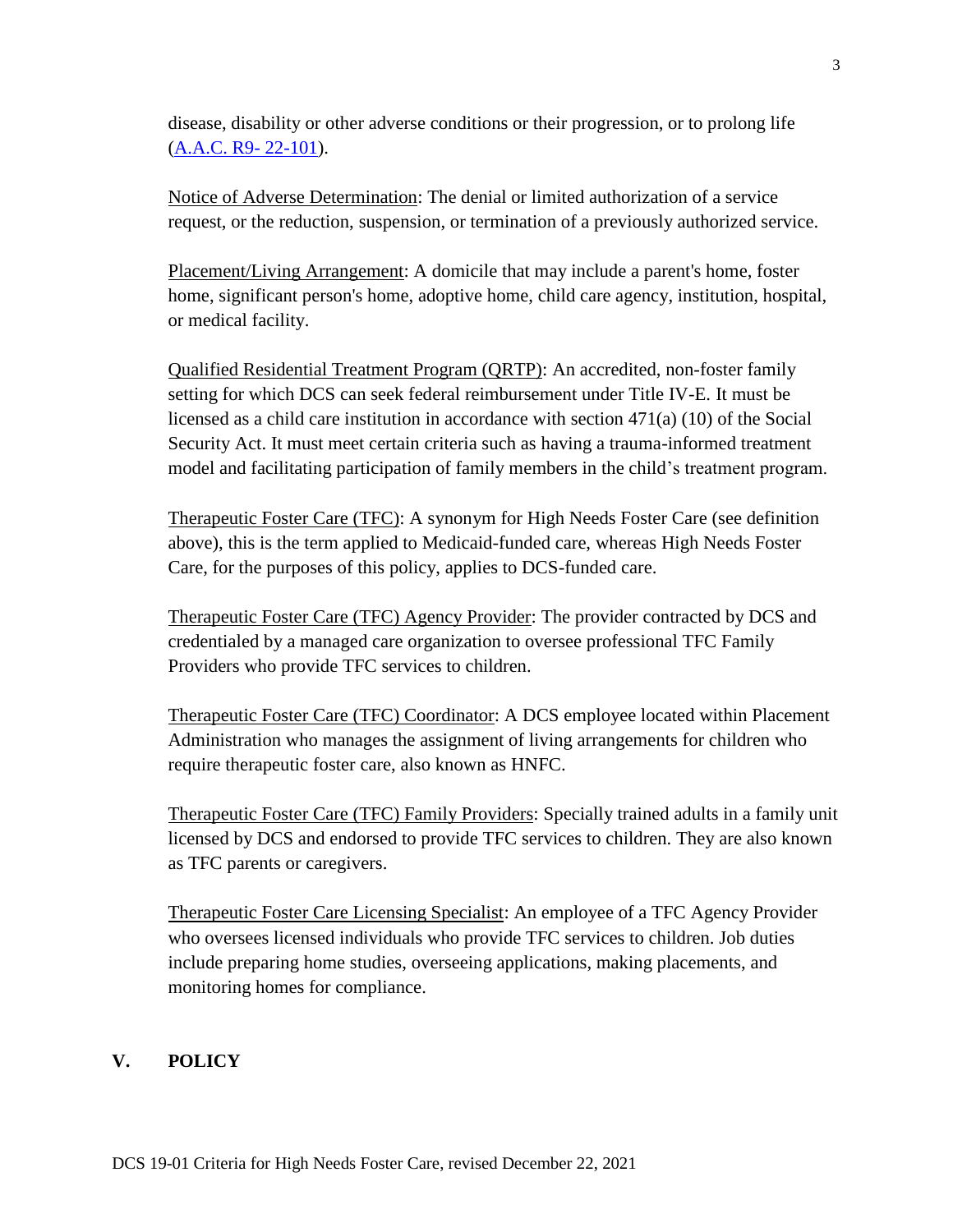A. Placement in High Needs Foster Care

DCS shall place youth in the most appropriate, least restrictive setting consistent with their best interests, the permanency plan, placement policy procedures and the recommendations of the Child and Family Team (CFT). For youth who meet HNFC criteria, such placement shall occur before placement in a congregate care setting is considered.

HNFC shall, to the extent appropriate and in accordance with the youth's wishes, facilitate family participation in the youth's permanency plan by contacting family members (including siblings, known biological family, and fictive kin) and integrating them into the plan.

B. Criteria for High Needs Foster Care

DCS (through the Placement Administration) may place a youth in HNFC in the following circumstances while utilizing the procedures outlined in Section VI:

- 1. prior to any determination of medical necessity for purposes of Medicaid reimbursement when therapeutic foster care is best-suited to meet the youth's needs;
- 2. when a Notice of Adverse Determination (NOA) has been received from the Medicaid health plan in response to a request for Medicaid to fund the TFC, and the TFC home remains the best-suited living arrangement to meet the youth's needs/high needs.

DCS may also place a youth in HNFC pursuant to a court order.

Furthermore, if it is in the youth's best interest and consistent with the placement policies/procedures and/or permanency plan, a youth may remain in a HNFC home without a determination of medical necessity by the Medicaid health plan.

C. Continuous Review Process

The TFC Coordinator shall conduct a review of each youth in HNFC every 90 days to ensure progress and determine when and if a youth is ready to step down to a lower level of care. The review shall address the following questions:

1. Is the youth connected to, and regularly attending, behavioral health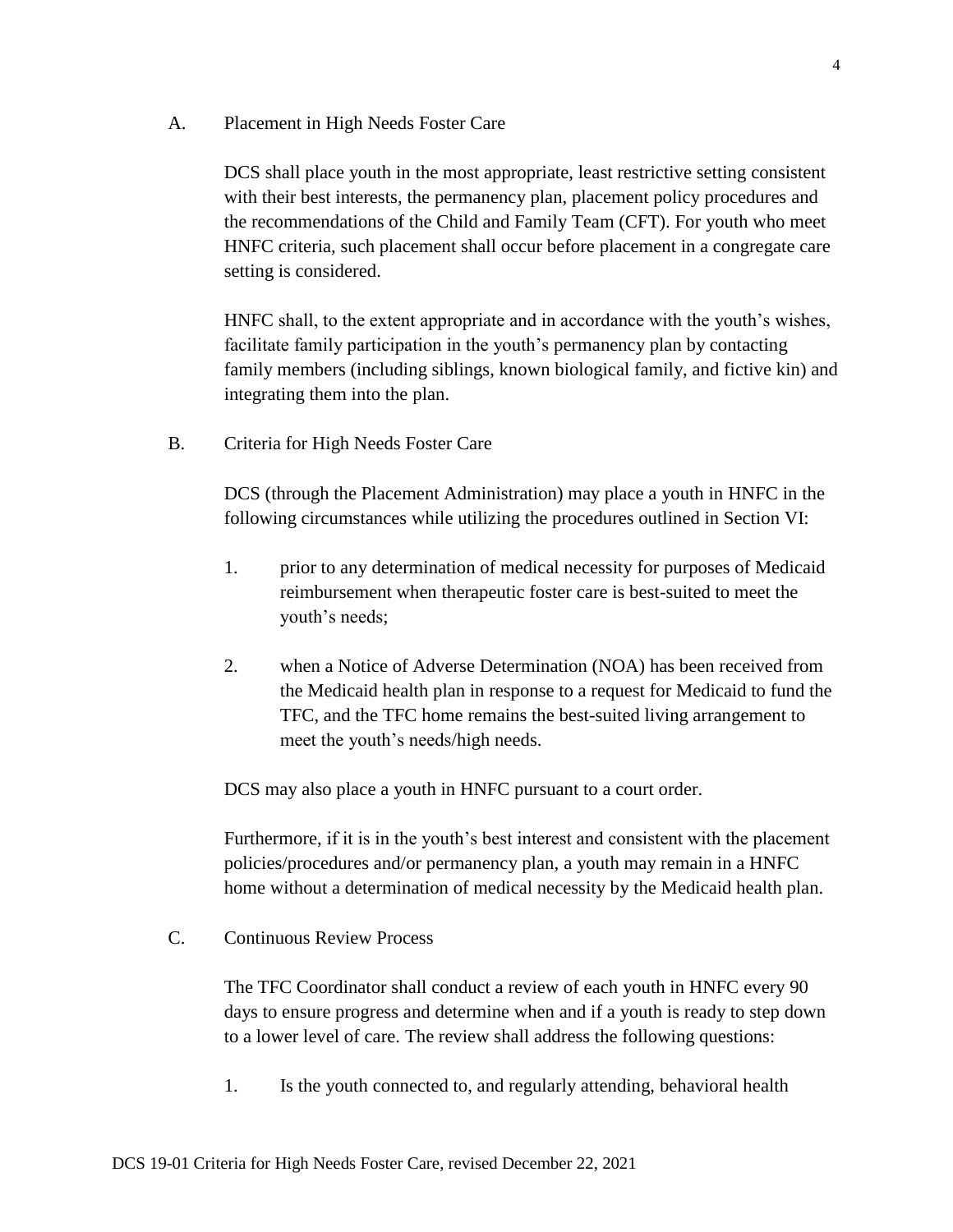- a. Is the youth engaged in the services?
- b. Are there alternative services that could benefit the youth?
- c. Is there an active CFT meeting on a regular monthly cadence?
- 2. How is the youth progressing educationally?
	- a. Does the youth require an IEP or other educational assistance not currently in place?
	- b. Is the youth participating in any extracurricular activities?
- 3. Has there been a decrease in negative behaviors and/or incident reports?
- 4. Has there been an increase in pro-social skills?
- 5. What is the youth's connection to family or kin?
	- a. Is there a regular visitation schedule with parents, siblings, or kin?
	- b. How is the youth before and after visits?
- 6. What is the current case plan, and is it likely to change in the next 90 days?
- 7. What is the transition plan? If the case plan is reunification, what is the time frame to return to parent?
- 8. Are there any factors upcoming in the near future that may affect the youth's stability (e.g., ICPC placement, visitation with a sibling or parent the youth has not seen in an extended period of time, goodbye visit with a parent, etc.)?
- D. Quality Oversight of Youth Receiving High Needs Foster Care Services

TFC Agency Providers shall provide education, coaching and other necessary training to TFC Family Providers to ensure that they are able to meet adequately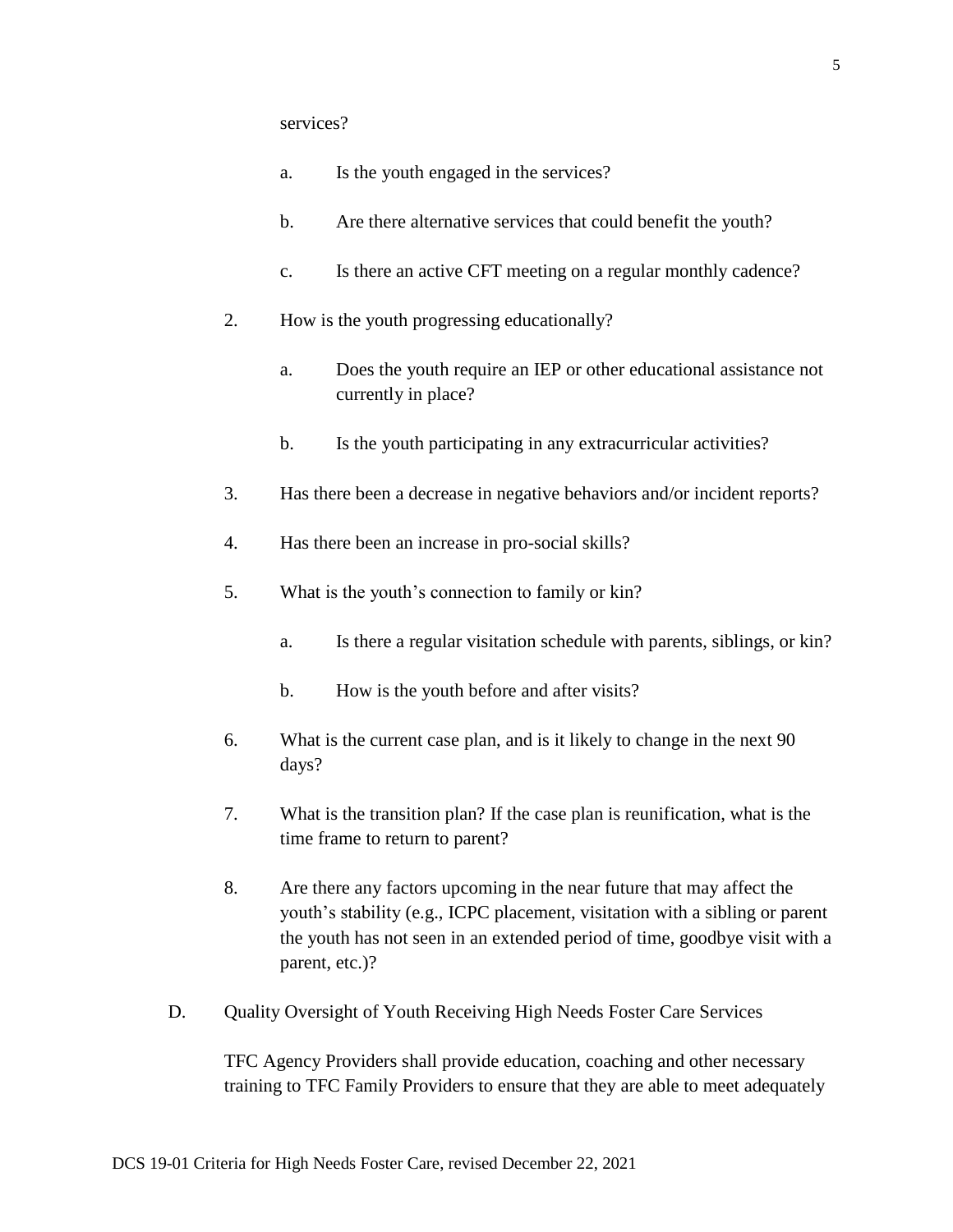the needs of the youth placed into their care, and support the youth's transition to permanency.

The Office of Licensing and Regulation (OLR) shall ensure TFC licensing standards and supports for TFC Family Providers.

Procurement and Contracts shall conduct fidelity monitoring of TFC Agency Providers.

TFC Coordinators and, if applicable, a CHP SOC Coordinator who is assigned to or already working with the youth, shall participate in continuous reviews of youth in HNFC. The TFC Coordinator will document the review and forward that documentation to the assigned DCS Specialist.

E. Payment Structure

The payment structure for HNFC and TFC is outlined in the Child Placement Rates and Special Allowances Approval Matrix (CSO-1109A) and referenced in the *[Foster Care Rates, Allowances, and Payments](https://extranet.azdcs.gov/DCSPolicy/Content/Program%20Policy/04_Out_of_Home_Care/CH4_S10%20Foster%20Care%20Rates,%20Allowances%20&%20Payments.htm)* (Chapter 4; Section 10) policy.

### **VI. PROCEDURES**

A. Criteria for High Needs Foster Care

If a Placement Coordinator at the Placement Administration, a DCS Specialist, or a CHP SOC Coordinator believes that a youth may benefit from HNFC, they shall discuss the matter with the CFT. If the CFT decides that the clinical threshold for Medicaid-funded TFC is not met (e.g., the CFT does not believe that an official request should be submitted to the health plan, or the health plan has issued an NOA), then the following criteria shall be considered for DCS to fund HNFC:

- 1. a youth who requires the services provided by HNFC due to the severity of the abuse or neglect;
- 2. a youth whose injuries require emergency services or hospitalization, including but not limited to:
	- a. fractures;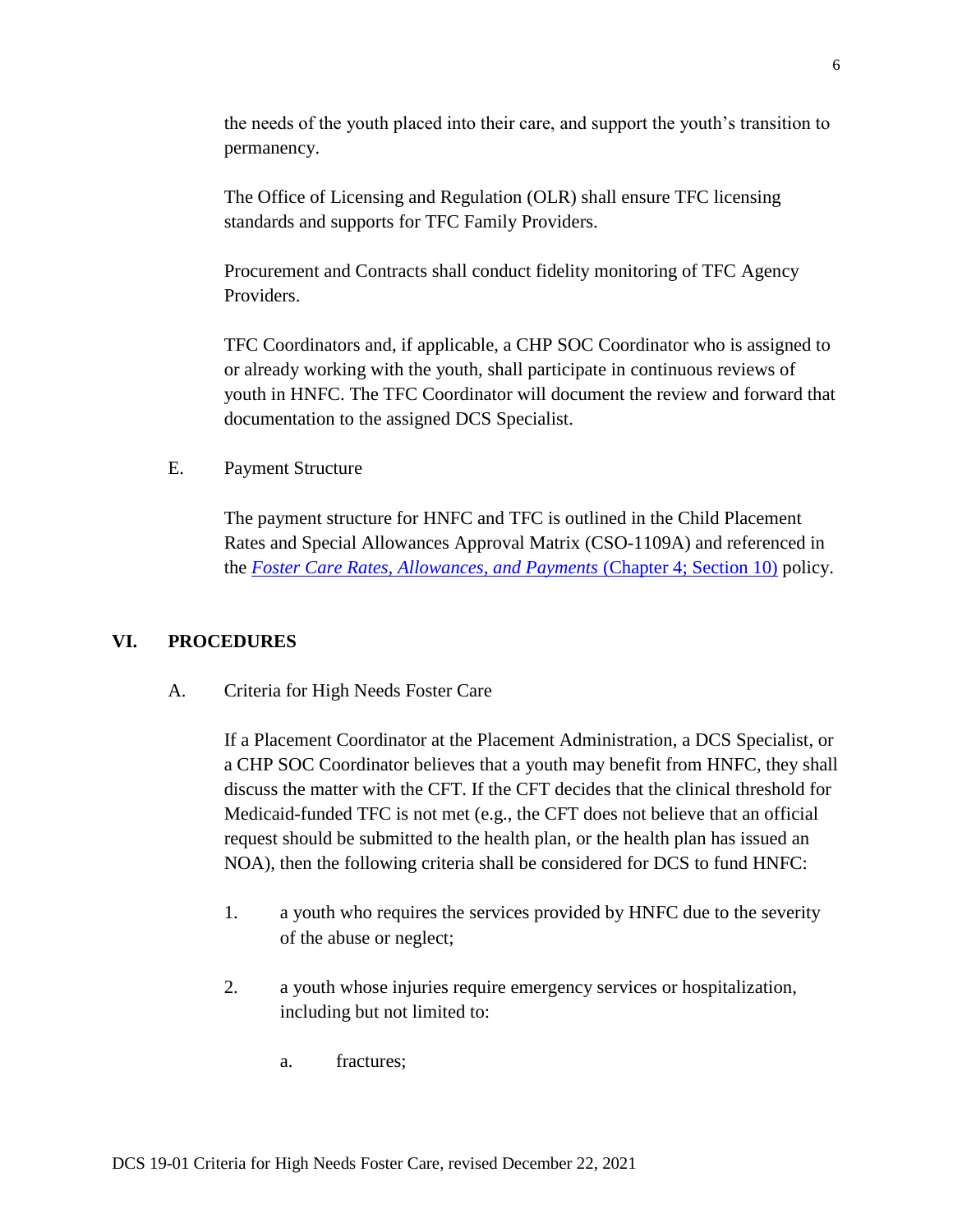- b. head or facial injuries;
- c. burns (immersion, cigarette, or other unexplained burns);
- d. extensive bruising;
- e. sexual abuse.
- 3. a youth who has witnessed the death of a parent, sibling, or guardian due to domestic violence;
- 4. a youth who has disrupted from a TFC Family Provider in the last year (including risk of disrupting from current caregiver), and whose behavior is not reasonably expected to improve while continuing to reside in a traditional foster home, group home, or shelter placement. The reasons for the disruption include but are not limited to:
	- a. continuous running away behavior;
	- b. physical or verbal aggression;
	- c. harm to animals;
	- d. prior history of frequent hospitalizations, and a recent clinical assessment finding that the youth does not need a higher level of care such as inpatient stabilization, BHIF, or BHRF;
	- e. prior history of being a danger to themselves or others, and a recent clinical assessment finding that the youth does not need a higher level of care such as inpatient stabilization, BHIF, or BHRF;
	- f. prior history of suicidal or homicidal ideation/behaviors, and a recent clinical assessment finding that the youth does not need a higher level of care such as inpatient stabilization, BHIF, or BHRF;
	- g. arrests/detention.
- 5. A TFC Family Provider report, during a congregate care review, that the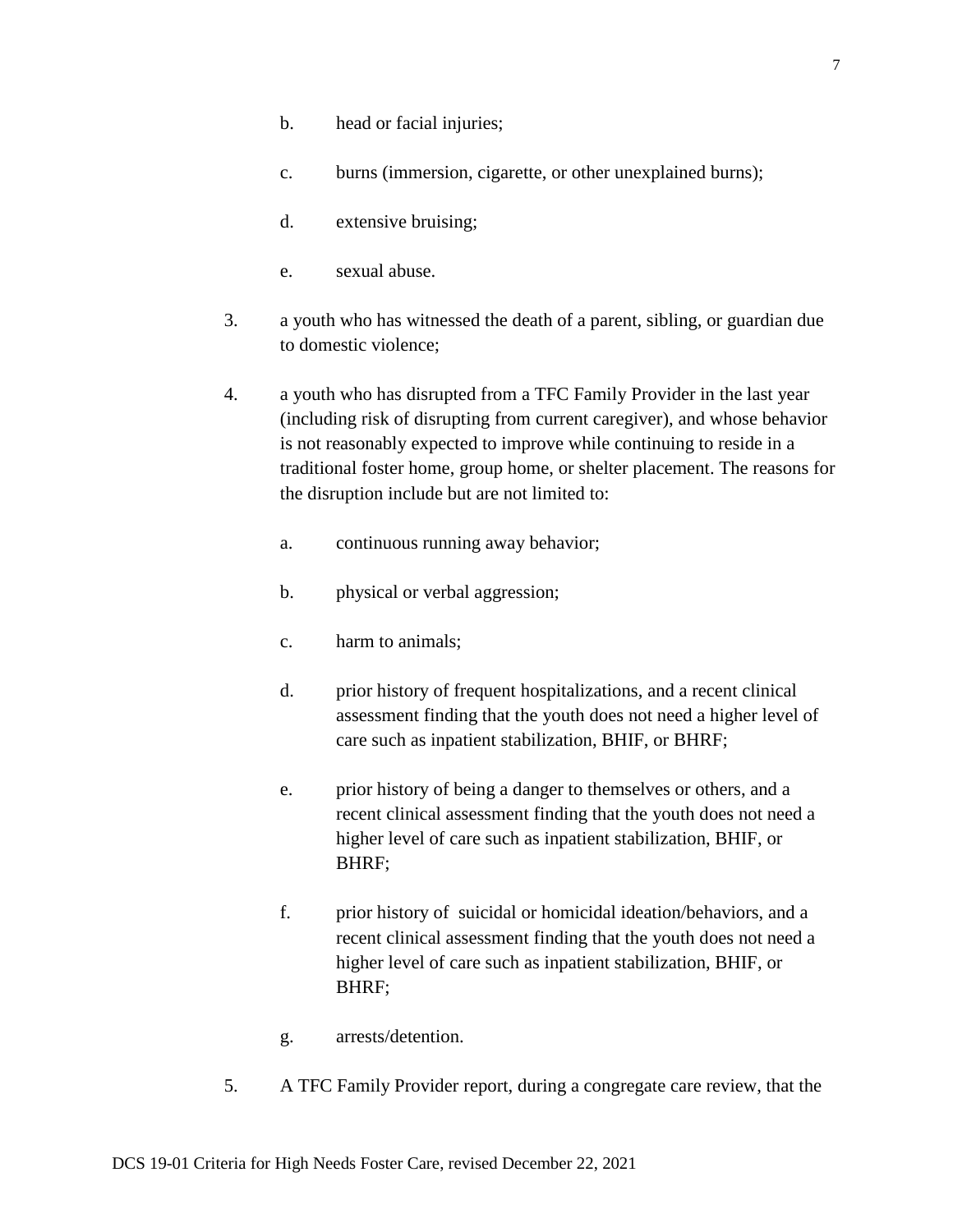youth has evidenced an increase in behavioral or emotional dysregulation jeopardizing the stability of the placement despite consistent behavioral health services. Additionally, the existence of the following criteria should be considered:

- a. a higher level of care was denied by Mercy Care within the last 90 days;
- b. efforts to secure a family-like setting have been unsuccessful due to the youth's behavior and/or emotional needs;
- c. the CFT believes that services to maintain the child's stability with the current caregiver are in place but the youth is not showing improvement.

If no criteria are met, the youth shall remain in the current placement and the Placement Coordinator shall seek a QRTP/cohort group home, or assesses the case for a special rate at a foster home.

If any of the above-listed criteria are met, the Placement Coordinator sends a request to the Placement Administrator to seek placement in HNFC.

B. Placement Administrator Review of High Needs Foster Care Appropriateness

The Placement Administrator, or designee, reviews:

- 1. the services offered by the behavioral health provider;
- 2. the CFT's recommendation for placement/treatment, if applicable;
- 3. previous placements and time in placement;
- 4. the youth's concerns/needs that preclude placement in a standard foster home;
- 5. incident reports;
- 6. the transitional/case plan;
- 7. whether it is in child's best interest to be placed in a family-like setting.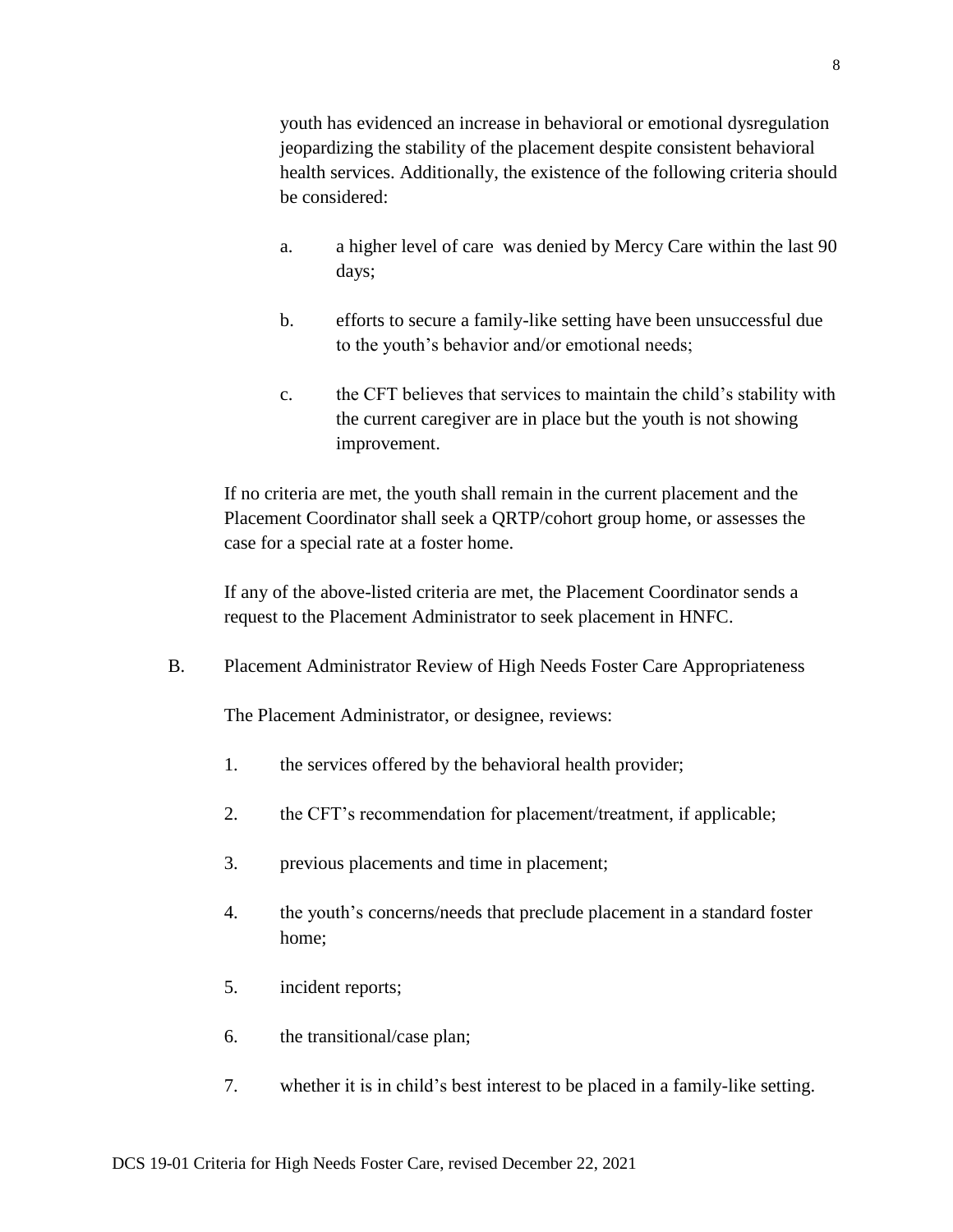If the Placement Administrator, or designee, determines that a HNFC recommendation is *not* required for the youth to stabilize, the case will be referred back to the Placement Coordinator, who will seek a QRTP/cohort group home or assess the case for a special rate at a foster home. If the Placement Administrator, or designee, determines that HNFC placement is warranted, a referral will be sent to the TFC Coordinator.

C. TFC Coordinator Duties

The TFC Coordinator receives a referral from the Placement Administrator, or designee, to locate a HNFC home and shall:

- 1. gather information from resources including DCS database, caregiver, hospital, behavioral health case manager, CFT, DCS Specialist, etc.;
- 2. determine the status of any out-of-home packet, depending on the urgency of the placement;
- 3. staff the case with the DCS Supervisor, DCS Specialist, and, if necessary, the CHP SOC (Comprehensive Health Plan System of Care) Team;
- 4. if applicable, connect with the High Needs Case Manager to acquire additional information;
- 5. contact the TFC Licensing Specialist and/or agency to locate a TFC Family Provider;
- 6. once a TFC Family Provider is identified, contact the TFC Licensing Worker or agency Match Specialist to determine if the youth and the caregiver are a good match (this process will continue until a good match has been identified;
- 7. conduct a professional staffing with the TFC Licensing Worker, TFC Family Provider, CFT, behavioral health providers, and DCS Specialist and Supervisor to discuss the youth's strengths, needs, services, goals, etc.;
- 8. conduct a staffing with the Placement Administrator regarding the HNFC setting that has been identified;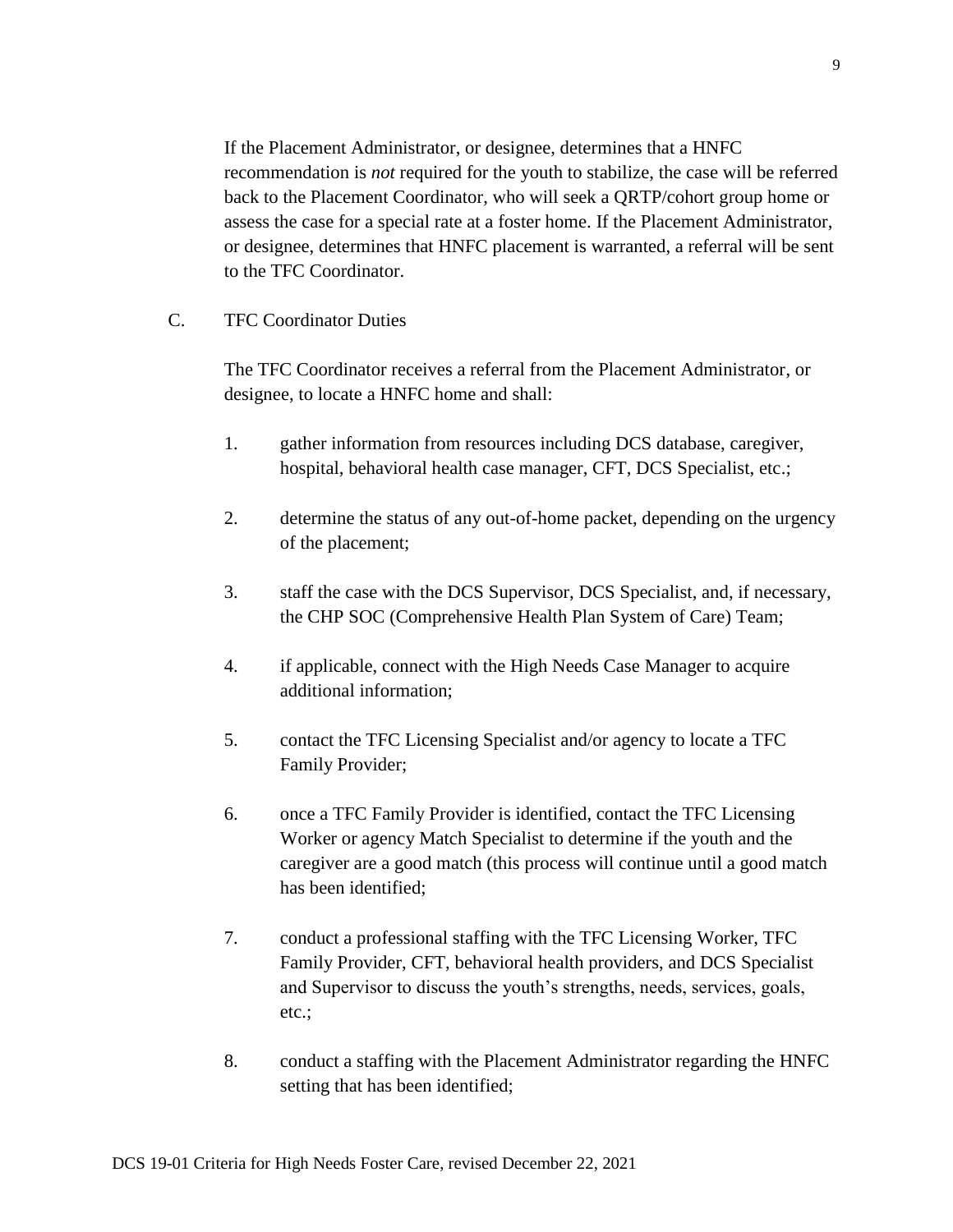- 9. coordinate a "meet and greet" and transitional visits if the TFC Licensing Worker and caregiver decide to proceed; if applicable, request the CFT convene to discuss whether a formal request for Medicaid TFC funding should be submitted to Mercy Care DCS CHP;
- 10. if applicable, convenes a CFT to ensure that the formal prior authorization request for TFC is submitted to the health plan if the youth meets medical necessity per the **AHCCCS** Policy 320 W;
- 11. complete the placement service approval;
- 12. update the placement service approval when TFC funding is approved;
- 13. complete the tracking log;
- 14. attend ongoing CFTs to ensure appropriate service provisions are implemented and provide TFC support;
- 15. continue to monitor every 90 days throughout duration of youth's TFC placement to assist with stepping down once the team has determined that TFC level of care is no longer needed.
- D. Transition from High Needs Foster Care: Exit and Permanency Options
	- 1. When a child is ready to be discharged from HNFC, the DCS Specialist will send a referral and supporting information via email to the appropriate centralized Placement Unit. The referral will be sent as soon as a discharge date has been determined.
	- 2. If the youth is hospitalized and the previous caregiver is not willing or able to be the youth's caregiver upon discharge, the DCS Specialist will send a referral and supporting information to the appropriate centralized Placement Unit on the day the youth is admitted to the hospital.
	- 3. The "supporting information" referenced in this section includes:
		- a. location and caregiving agency;
		- b. identified mental or behavioral health needs and related services;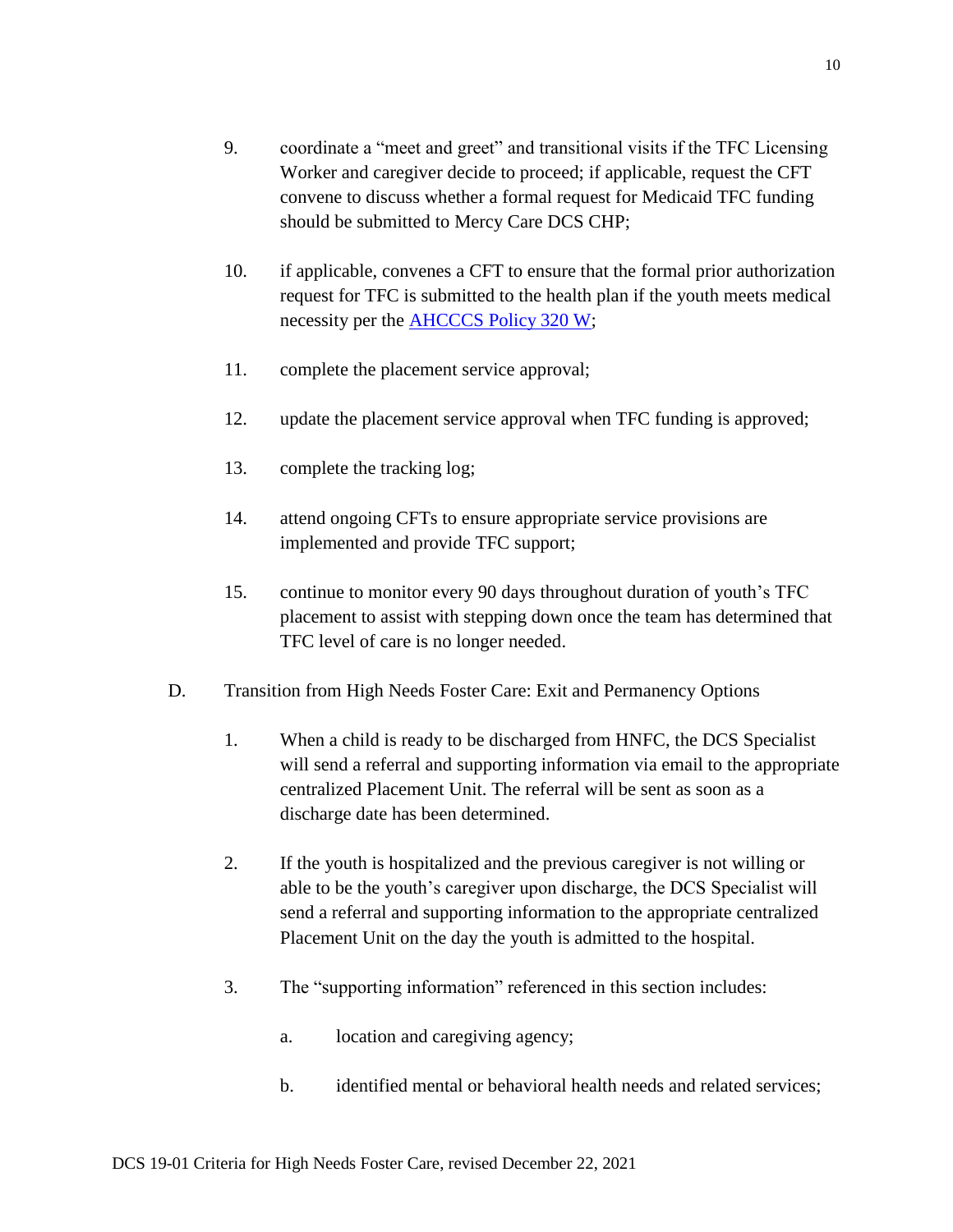- c. psychiatric evaluation (if applicable);
- d. psychological evaluation (if applicable);
- e. identified medical needs and related services;
- f. Individual Education Plan (if applicable);
- g. criminal charges (if applicable);
- h. terms of probation or parole (if applicable);
- i. special considerations or restrictions (such as maintaining proximity to parents, siblings, or supportive people; enrollment in the same school; or continuity of specialized care with specialty behavioral health or medical providers that may be unavailable elsewhere).
- 4. The following factors shall be considered in discharge planning:
	- a. improvement of the youth's functional capacity resulting in a need for less restrictive care;
	- b. the youth has demonstrated the ability to participate in needed monitoring and follow-up services, or a caregiver is available to provide monitoring in a less restrictive level of care;
	- c. the availability of appropriate services, providers, and supports to meet the youth's needs at a less restrictive level of care;
	- d. a current clinical assessment of the youth's symptoms, behaviors, and treatment needs has been reviewed by the CFT and has established that continued care in a HNFC is setting no longer adequate to provide for the safety and treatment. The CFT will then discuss if a higher level of care is necessary.

In the event that the youth has to move to a higher level of care, the TFC Family Provider and TFC Agency Provider, in collaboration with the CFT, shall work to make this transition as seamless as possible.